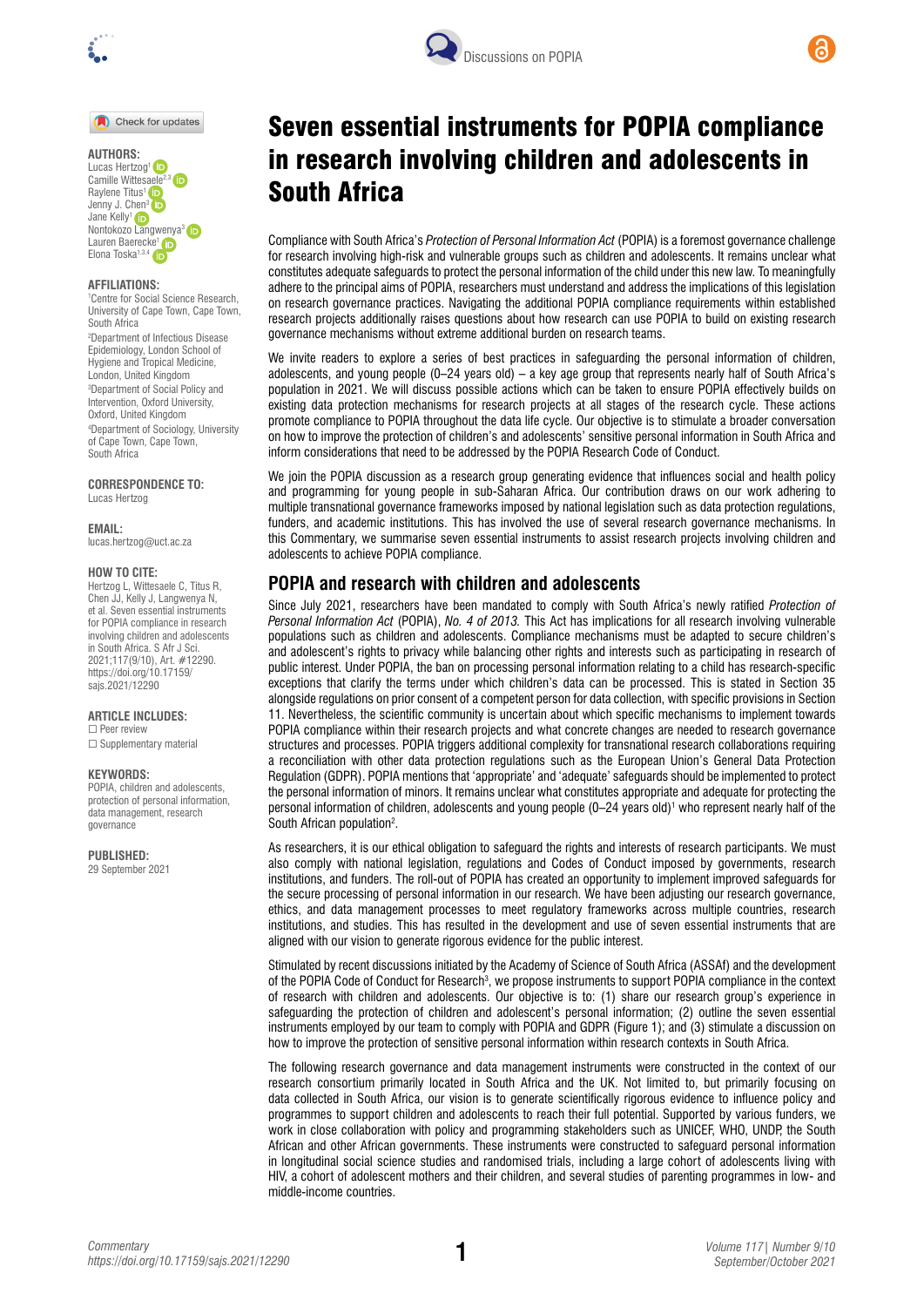



*DMP, data management plan; PIIA, personal information impact assessment*

**Figure 1:** Seven essential instruments for POPIA compliance in multi-partner research among children and adolescents.

# *Instrument 1: Enhanced ethical approval from research ethics committees*

Ethical responsibility to our research participants is our foremost concern. Nevertheless, ethical clearance processes from existing research ethics committees may no longer be sufficient in the era of increased digitalisation. Research ethics committees are demanding increasingly detailed information about the handling of personal information and in some cases will make favourable ethical approvals contingent on the opinion of an information regulator such as an institution's information officer, who may or may not be involved in research ethics committees directly. Acquiring clearance for processing personal information from recognised authorities should be regarded as equally important (in terms of timelines, resourcing, and compliance) to acquiring ethical clearance from existing research ethics committees. Each must be held in continuous review and monitored simultaneously.

Section 34 of POPIA prohibits the processing of personal information of minors unless provisions of Section 35 are applicable. To meet these special provisions, ethical approvals from institutional review boards are key to confirming whether the research and processing of personal information are appropriate and for the public interest. Some ethical parameters may be set out in research ethics applications enabling researchers to ensure personal information provided by data subjects is protected in accordance with principles of ethical research and protection of personal information. Our ethical and methodological procedures are informed by over 12 years of fieldwork experience in multiple South African provinces<sup>4</sup> and other studies working with vulnerable populations in comparable contexts<sup>5,6</sup>, and are summarised below:

- 1. Obtain ethical clearance from suitable research ethics committees.
- 2. Obtain consent of each individual involved at each stage of data collection.
- a. Consent must be provided by a competent person where data subject is a minor, followed by participant assent.
- b. Consent forms must clearly identify institutions and lead investigators responsible for data management: cleaning, analyses and sharing.
- 3. Maintain data subject's confidentiality in line with consent form.
- 4. De-identify data sets at earliest opportunity and minimise the risk of re-identification.
- 5. Limit access to personally identifiable information on a 'need-toknow' basis.
- 6. Appropriate retention of personal information records for historical, statistical, and research purposes with sufficient safeguards against the records being used for unauthorised purposes.
- 7. Responsible parties should take measures to ensure that personal information is always secure throughout data collection, processing, migration, storage, sharing, archiving, and dissemination.
- 8. Mechanism for personal information to be withdrawn at request by the data subject and competent person.
- 9. Data subjects are interviewed by trained interviewers in private locations to maximise confidentiality.

# *Instrument 2: Informed consent for use of personal information and voluntary participation*

The process of obtaining informed and voluntary consent from research participants is central to conducting ethical research.<sup>7</sup> In basic terms, it aims to ensure individuals are adequately informed about the risks and benefits prior to providing voluntary consent for participation. In the context of research with children and adolescents under the age of 18, consent is also a process of dialogue with caregivers in respect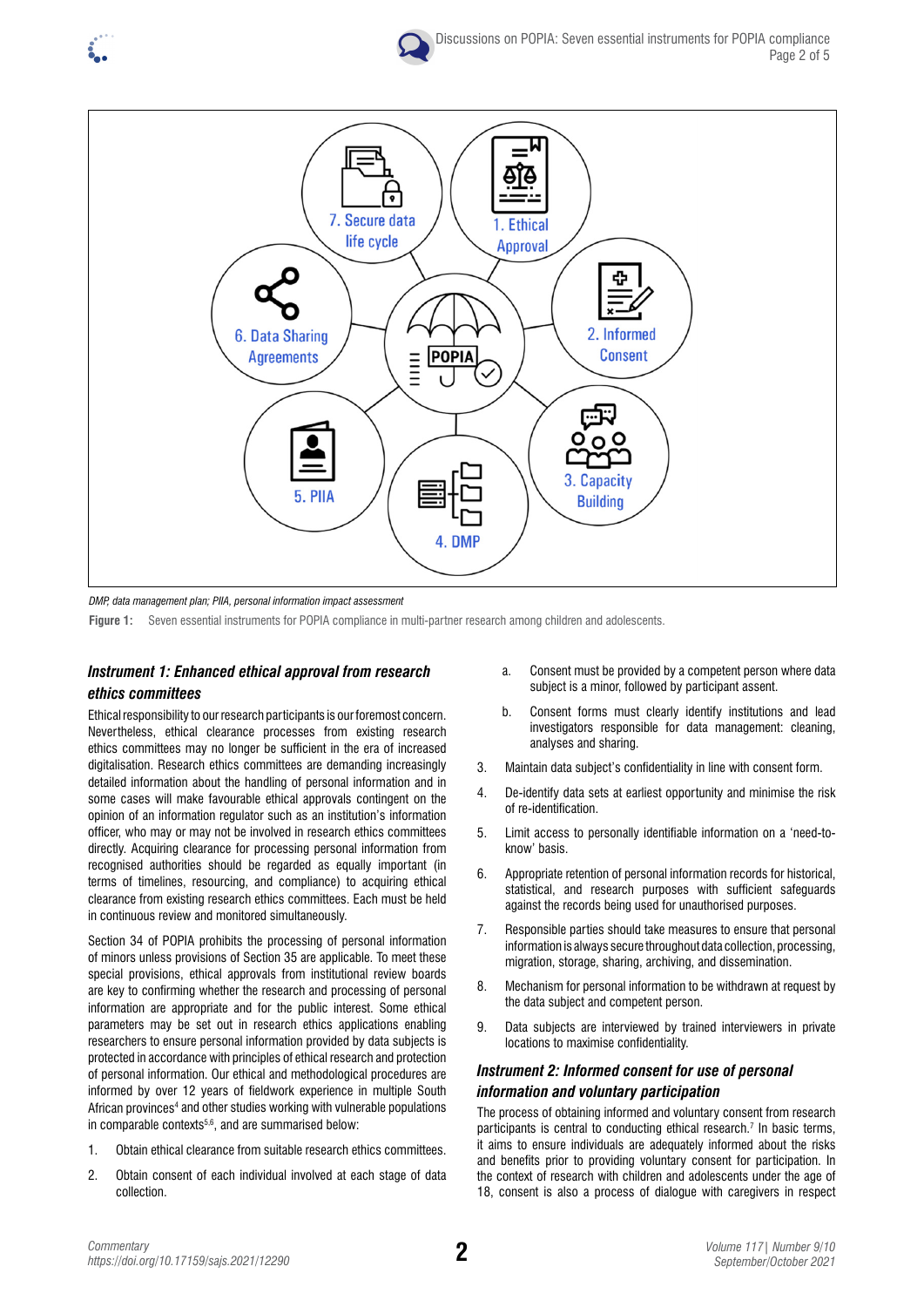



of their child's rights. With the roll-out of data protection regulations, researchers should also use this process to inform children and their caregivers about their rights regarding their personal information and privacy.8 This renders the informed consent process a fundamental instrument for enabling data subjects to be informed about the risks and benefits of providing personal information prior to providing voluntary consent.

When working with vulnerable groups, such as children and adolescents, power relations and additional considerations should be accounted for. Informed consent, and assent in the case of those under 18, should be obtained from data subjects and a competent person prior to data collection. When approaching caregivers whose children might be eligible for a study, it must be clear that they are a competent person who can allow their child's personal information to be processed by a data operator and responsible party. Data collectors must be cognisant about the inherent power discrepancy at play throughout the data life cycle. This is particularly important in South Africa, where adolescents and caregivers may have low literacy rates.<sup>9</sup> To mitigate the effect of low literacy rates, information sheets and consent forms should be constructed using accessible language. Both documents should always be read aloud to the data subjects and competent person in their chosen language. Ample opportunities should be offered for the data subject and competent person to ask questions and decide about participation. Continuous consent should be obtained by requesting consent prior to each research activity and phase. If a participant withdraws consent or requests for their data to be withdrawn, the data operator should regain consent for the processing of any personal information that was previously collected.

POPIA places emphasis on the 'specific' expression of informed consent by the data subjects. Researchers should ensure that data subjects are informed about: (1) which data protection regulations govern the handling of personal information in the research, (2) the nature of data that will be collected, (3) how it will be processed, (4) where it will be stored, (5) what security measures will be in place to protect the data, (5) who will have access to personal information, (6) how long their data will be retained, and (7) how a data subject may request for their data to be updated or removed. Particularly in longitudinal studies, researchers should ensure explicit permission from data subjects is obtained to contact them in the future.

## *Instrument 3: Capacity building and knowledge cocreation*

POPIA triggers the need for capacity sharing spaces for researchers and potentially research participants. Such spaces empower individuals to learn about their rights and equip researchers to obtain essential research skills. It also facilitates opportunities to enter discussions with POPIA experts about the implications on research. Several opportunities were mechanised in our team to simultaneously build understanding about the provisions of POPIA while moving towards compliance throughout the studies within our research group.

First, an internal forum with experts was established to provide capacitybuilding for our team. These focused on topics such as: special categories of data, specific provisions for research, data sharing, and demonstrating POPIA compliance to research ethics committees and information regulators. These training sessions were instrumental to enhance understanding of the Act and its implications on research and stimulated an internal POPIA-informed audit in our research governance documents and protocols.

Second, to assess what adaptations each study should implement to ensure POPIA compliance, a research governance team was established within our research group. Study leads of each study completed risk assessments in their data management plans for the research governance team to identify the type and format of personal information collected within each study, including high-risk information.3

Finally, the research governance team proceeded to identify training needs of data operators and data collectors. The team implemented several data security enhancement processes such as direct uploading of data onto protected servers using end-to-end encryption instead of password-protected laptops. However, being POPIA compliant during remote data collection – due to COVID-19 safety requirements – requires reflections on: (1) how researchers provide participants with a copy of the informed consent forms when working in resource-limited settings, (2) how to maintain and track the process of consent (verbally, text messages and voice recordings) for each phase of data collection, including when providing referrals, and (3) ensuring participants have contact details for the research team, ethics committees and responsible parties. Importantly, it is critical to reflect how one can ensure confidentiality of sharing informed consent forms given the high rates of sharing of mobile devices in South African homes.10 Compliance requires strengthening existing consent processes when sharing a copy of the informed consent forms via mobile text, deciding on safe mechanisms to share consent audio recordings with the participant without breaching their privacy and confidentiality. These considerations introduce additional administrative tasks for data collectors who need ongoing support in transition to meeting POPIA's requirements.

## *Instrument 4: Data management plan*

To ensure each study within the research consortium has ownership of their data management practices, each study maintains: (1) a data management plan and (2) personal information impact assessments. This ensures that each document is tailored to the unique requirements of each study within the research group. The development of a data management plan assists study teams to make decisions about how research data will be handled throughout the data life cycle (i.e. collection, processing, analysing, preserving, sharing, and archiving). Carefully planning and agreeing on how data will be managed at the outset, and keeping this in review, minimises data protection risks and enhances the public benefit of research. This document should be brief to promote its use and adherence and cover at least four key elements (Table 1). Data management plans should be treated as living documents, to be maintained throughout the data life cycle, triggered by key research cycle events: (1) when substantive changes in data needs arise, (2) at scheduled timepoints, and/or (3) at key study stages.

| Table 1: |  |  | Four key elements of a data management plan |
|----------|--|--|---------------------------------------------|

| <b>Element</b>                     | Indicative questions                                                                                                                                                                                 |  |  |
|------------------------------------|------------------------------------------------------------------------------------------------------------------------------------------------------------------------------------------------------|--|--|
| 1. Data collection and description | Will you produce original data and/or use existing data? Where and how will you get your data? What types and format of data<br>will you collect and how will you describe them?                     |  |  |
| 2. Data curation and storage       | Where will you store your data? How will you organise and name your data files? How large are your data?                                                                                             |  |  |
| 3. Data security                   | What provisions for secure storage and transfer of sensitive data are in place? Are the data safely stored in repositories for<br>long-term preservation?                                            |  |  |
| 4. Data sharing and reuse          | How and where will you share your data during and after the study? What are your plans for long-term data sharing and<br>preservation? Who will have access, under what conditions and for how long? |  |  |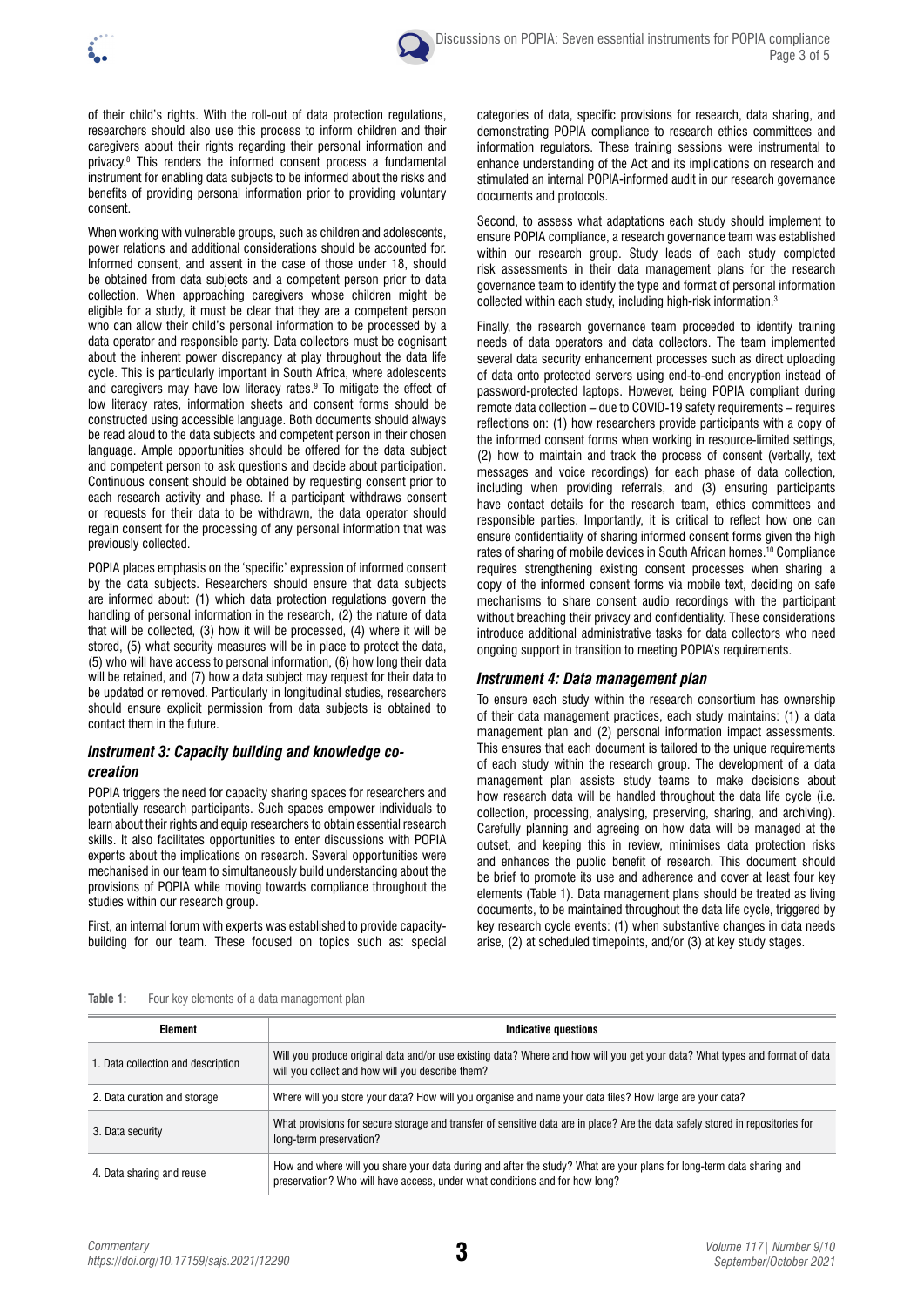

#### *Instrument 5: Personal information impact assessment*

Conducting a personal information impact assessment (PIIA) is an instrumental process for evaluating compliance with POPIA when processing special category data. Unlike GDPR, POPIA does not contain equivalent provisions for data protection impact assessments. However, POPIA does outline that an information officer may conduct a PIIA to evaluate whether adequate measures are enacted to comply with POPIA. Given that our research involves a vulnerable population, each study maintains both a data protection impact assessment and PIIA to ensure that safe and lawful processing of personal information are embedded in each study by design. Importantly, this enables researchers to demonstrate and ascertain effective compliance with each regulation. It is advised that emphasis be placed on the rights and interests of the data subjects whose personal information is being processed when completing these assessments. PIIAs call on the responsible party to consider the necessity and proportionality for processing personal information. It also includes a risk assessment detailing the potential risks to data subjects, so the effectiveness of risk mitigation measures can be reviewed. Each study also has a personal data workflow which captures and presents the flow of all personal information throughout the life cycle of the project (Figure 2). As with data protection impact assessments, this assessment should then be reviewed by a relevant authority. In tandem with the data management plan, PIIAs should be maintained as living documents.

#### *Instrument 6: Collaboration and data sharing agreements*

Successful research collaborations are built on mutual respect, cooperation, trust, and communication. Nevertheless, a collaboration and data sharing agreement between collaborating research partners may be useful to clarify terms of (co-)ownership and (joint) responsibility for research data. Throughout years, our research group has maintained such an agreement to facilitate transparency and fairness for treatment of data, to ensure compliance with legal and ethical obligations and to ensure that parties take appropriate technical and organisational measures to protect the security and confidentiality of data.

This agreement has evolved to also clarify roles and responsibilities for processing personal information under POPIA and GDPR. POPIA stipulates that South African research institutions may only transfer personal information if the 'third party' is subject to a 'law, binding corporate rules or binding agreement' (Section 71 (1)(a)) which provide an adequate level of protection for the handling of the personal information. In the context of our research projects, this agreement outlines the parameters through which data from children, adolescents, and young people can be shared between the collaborating institutions and which legislations govern this. Therefore, this agreement demonstrates that South African research data may be transferred to a third party governed by GDPR, which provides an appropriate level of protection for the personal information of data subjects. It is important to signal a few important elements in this instrument. First, it is set up as a contractual document among all relevant parties, therefore institutional representatives need to be involved. It is important that the agreement clarifies names of entities and differentiates between the research

collaboration and individual studies. For example, the agreement may include a 'memorandum of understanding' template which individual studies may use to enter a collaboration with NGOs for research. Additional addenda may be included in reference to processes unique to individual studies governed the agreement. Additionally, a 'data use undertaking' template may be included to ensure that both parties use consistent terms for sharing data with external data users.

## *Instrument 7: Data collection, processing, and storage*

POPIA highlights the importance of implementing secure measures to protect personal information throughout data collection, processing, and storage. To do this effectively, this must be adequately resourced and budgeted for, and additional support may be required from services within research institutions and technical experts.

During restrictions imposed by the COVID-19 pandemic, researchers have transitioned from face-to-face to remote data collection, enhancing the digitalisation of data collection processes. This demands the implementation of proportionate security measures, and our team uses reliable open-sourced data collection platforms such as REDCap and Open Data Kit. Both have sufficient technical capabilities and functionalities for data collection processes with end-to-end encryption technologies. Research institutions may have their own processes for evaluating the level of security of third-party services, devices, and tools, reducing demand on research teams to resource this expertise internally. Both the security and information protection compliance should be assessed before use. Low-tech techniques (e.g. concealing sensitive information by using unique identifiers or pseudonyms) may also be used to ensure security of personal data. Electronic data captured should be submitted to servers daily, and data should be encrypted between the data collection device and the data servers. Finally, specific protocols may be developed to support POPIA compliant governance of data collection, processing, and storage, defining procedures and parameters for: (1) data retention, (2) data de-identification, and (3) management of access credentials to enable responsible parties to establish common and compliant standards. This data management work needs to be well resourced, as it incorporates additional layers of research governance required by POPIA and data protection regulations beyond South Africa.

# **Conclusion**

POPIA presents an opportunity for researchers to further safeguard the rights and interests of research participants. Although POPIA must be read and applied alongside other relevant legislation for research<sup>11</sup>, we advocate that researchers consider adjusted instruments to protect the personal information of children and adolescents that are consistently applied to all research projects. The seven instruments outlined here should be taken as complementary and adaptive and are a response to the risks brought by the increased datafication in research. Despite challenges faced by their implementation, including the increased resource needs, we share them as examples of positive practices, to densify the '[Discussions on POPIA](https://sajs.co.za/discussions-on-popia)' series, and to achieve the wider goal of safeguarding children's and adolescents' personal information in research.



**Figure 2:** Data workflow from collection to open access repository.